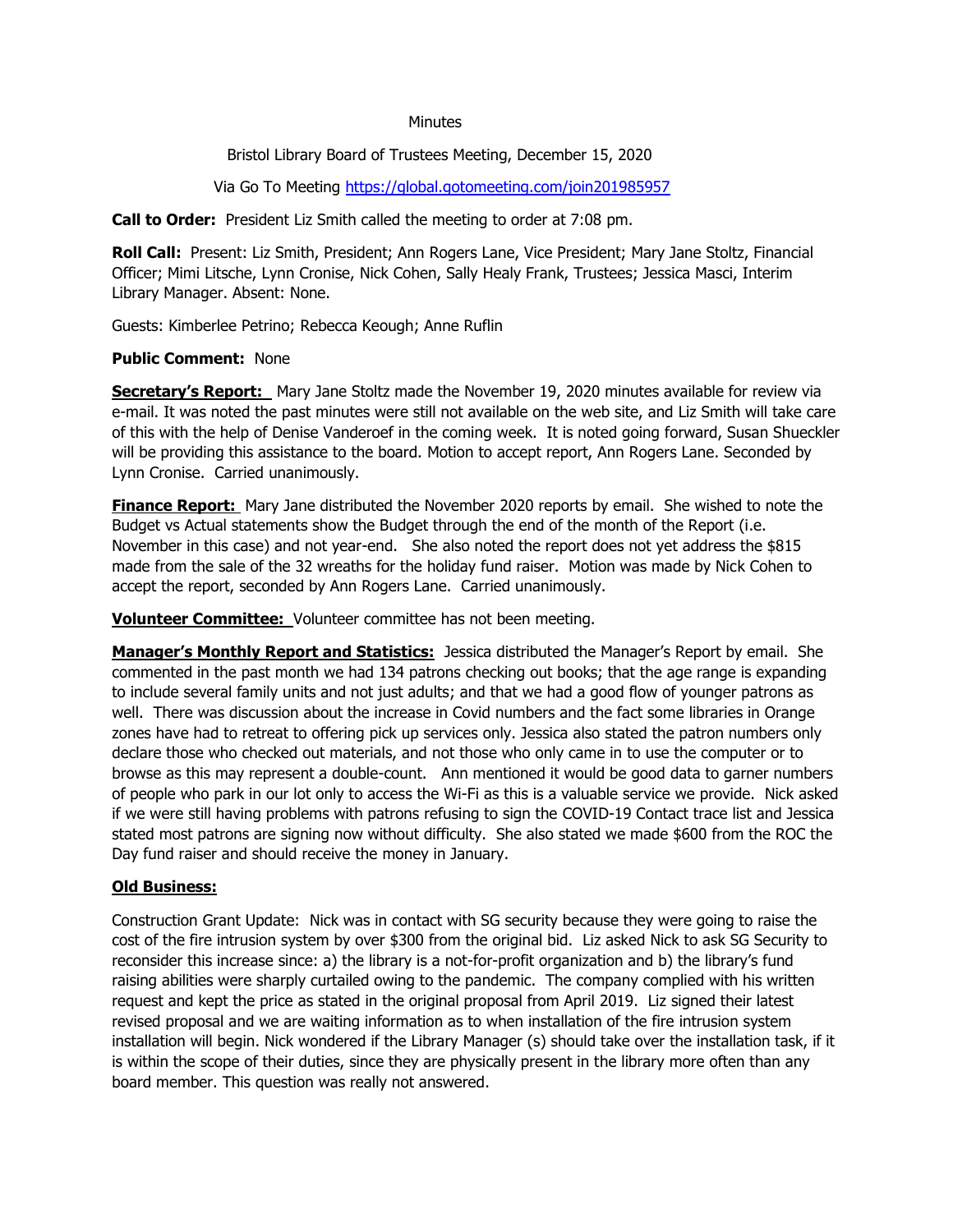Insurance comparisons: Liz had been researching a potential cost reduction for total library insurance protections but found out the Steele Agency could insure our operation more cheaply since we owned our own building and would need to carry special liability protection that was included in their price. The Chapman Agency could not match the liability need when building ownership was taken into account. We will stay with the Steele Agency for our insurance needs for now.

2021 Bristol Library Budget: Town of Bristol asked us to limit our request to what we received for 2020 or \$54,000. We have made minor revisions in our left-over grant money allowed. Motion was made by Ann Rogers Lane to accept the budget as presented; Lynn Cronise seconded. Motion was carried unanimously.

Slate of Officers for 2021: The leadership slate of officers for the Bristol Library Board of Trustees was presented for 2021: President, Ann Rogers Lane; Vice President and Corresponding Secretary, Sally Healy Frank; Secretary, Mimi Litsche; Financial Officer, Mary Jane Stoltz. Motion was made by Ann Rogers Lane to accept the slate and seconded by Sally Healy Frank. The motion carried unanimously.

Christmas Wreath Results: The board wishes to thank Lynn Cronise, the volunteers, Jessica, Kim and Carol staff members for an outstanding job. The wreaths were beautiful and all who purchased them were delighted with their wreath. The fact that it was a lot of work was acknowledged, but we hope there is a way to continue this for next year.

Future Board Meeting Times: The Board has explored changing the time of the monthly meeting from the third Tuesday of the month to the second Tuesday in an effort review financial reports in a more timely manner. There are no conflicts with either the by-laws or other Town of Bristol meetings. The motion to change the date of the meeting to the second Tuesday of the month was made by Mary Jane Stoltz and seconded by Lynn Cronise. The motion was carried unanimously.

# **New Business:**

COVID Guidance from PLS: Each library system or agency must match the comfort level for operation independently based on factors such as staff availability; building needs and constraints; PPE availability; area rates of infection. Areas deemed in Orange or Yellow zones for numbers of infections will have to cut back on services. The governing body or the Board of Trustees/Directors will need to monitor and set the guidelines for practice in their facilities. Library Managers need to report what might affect providing services as they are on the 'front lines'and it is their responsibility to keep us up-to-date. Liz will re-send the link for a seminar designed to apply for PPE Grants to help with recurring costs. Jessica pointed out that we are in good shape for PPE supplies except for maybe needed additional sanitizer. She will take an- inventory.

Our Board Chair: Liz was recognized at the Town Board Meeting last night for her dedication and excellent service during her tour as President of the Library Board of Trustees. She was recognized by the Board members tonight with a reading from Nick about her fine service and the pending arrival of an Amazon Gift Card. She will be missed, but she is willing to help us out with some volunteer services to round out her service.

In preparation for going into executive session, Liz thanked Anne Ruflin and Rebecca Keough for their attendance and review of Board proceedings to night and excused them from the meeting. A motion was made to adjourn from the regular session by Ann Rogers Lane and seconded by Mary Jane Stoltz. Carried unanimously.

#### **\*\*EXECUTIVE SESSION\*\***